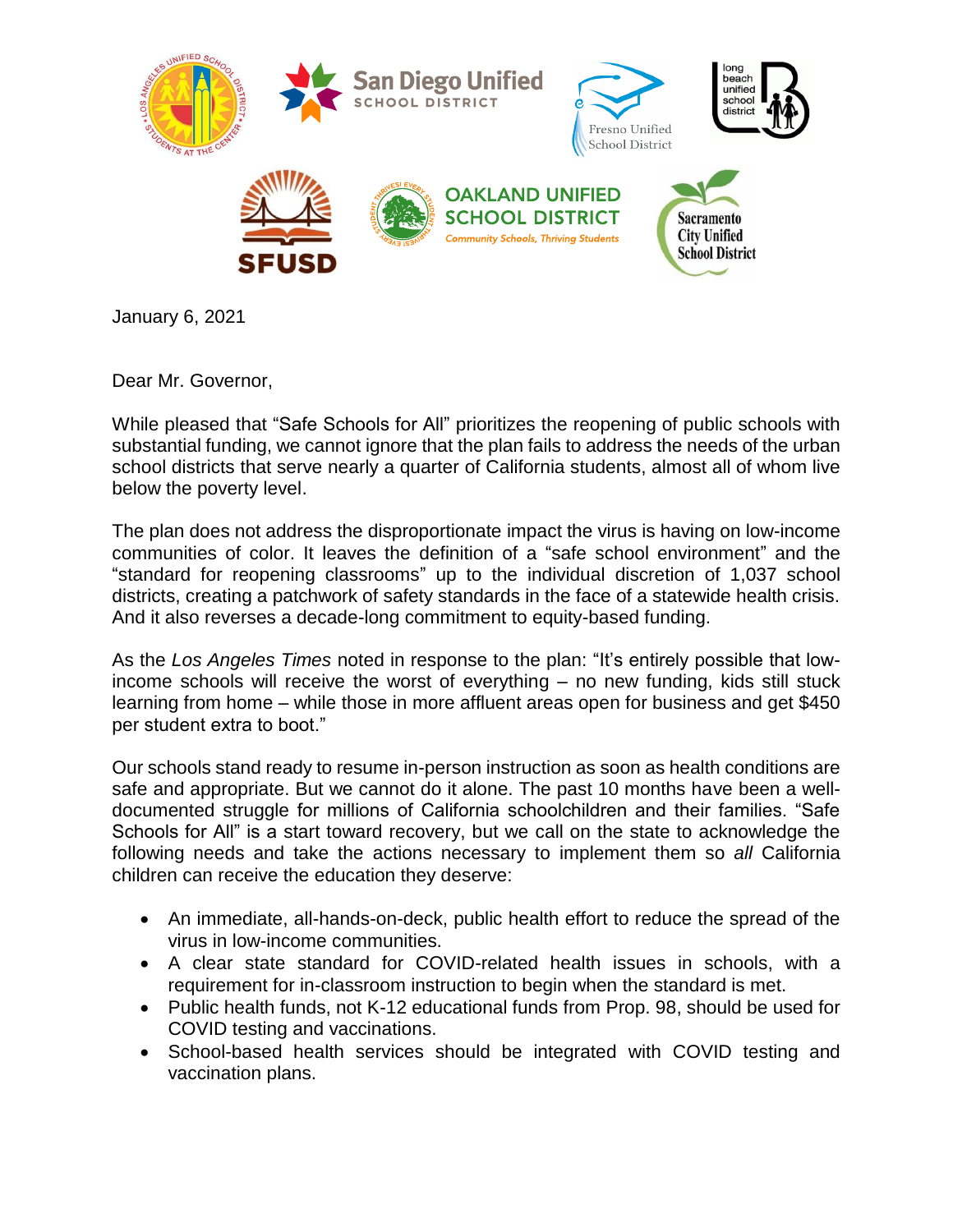- Learning-loss recovery plans, including funding for summer school, need to be established now.
- Reopening plans need to include specific funding for special education students.
- A timetable and plan for vaccinations of school staff should be made public by February 1.
- The state should begin to publish detailed information on school and district status in meeting COVID health standards, providing in-person instruction and schoolbased virus occurrences by February 1.

We believe these additional steps will ensure that "Safe Schools for All" lives up to its name. Despite heroic efforts by students, teachers and families, it will take a coordinated effort by all in state and local government to reopen classrooms. "Safe Schools for All" provides a foundation on which to add other necessary elements which, together, will lead to the reopening of schools in the safest way possible.

# **Our School Districts are Ready to Reopen Classrooms if Appropriate Steps are Taken at the State Level**

Since March, our districts have fed the hungry, provided the technology necessary for students to participate in online instruction, trained educators, cleaned and reconfigured school facilities and adopted new health practices to reduce the risk from the virus at schools.

Some of our districts already provide COVID tests at schools and have put in place the logistical support and data systems needed to provide vaccinations to the school community. Much of this has been at our own direction and in advance of any guidelines or support from the state.

We have prepared reopening plans addressing health and safety protocols, instructional programs and other issues including childcare. These have been shared with all of the stakeholders in our school communities. Additionally, a great deal of time and effort has already been undertaken to review those reopening plans with our various labor partners, all of which will be impacted through the implementation of the "Safe Schools for All" recommendations. This reinforces the need for coordination on systemic health protocols with labor leaders at the state level.

Our schools are ready to provide in-person instruction once health standards are met in the community and the state determines schools should be open.

# **The Virus is Having a Disproportionate Impact on Low-Income, Communities of Color**

There is a greater occurrence of COVID in low-income communities. Blacks and Latinos are two to three times more likely, respectively, than whites to be hospitalized for COVID. They are more likely to be essential workers or those for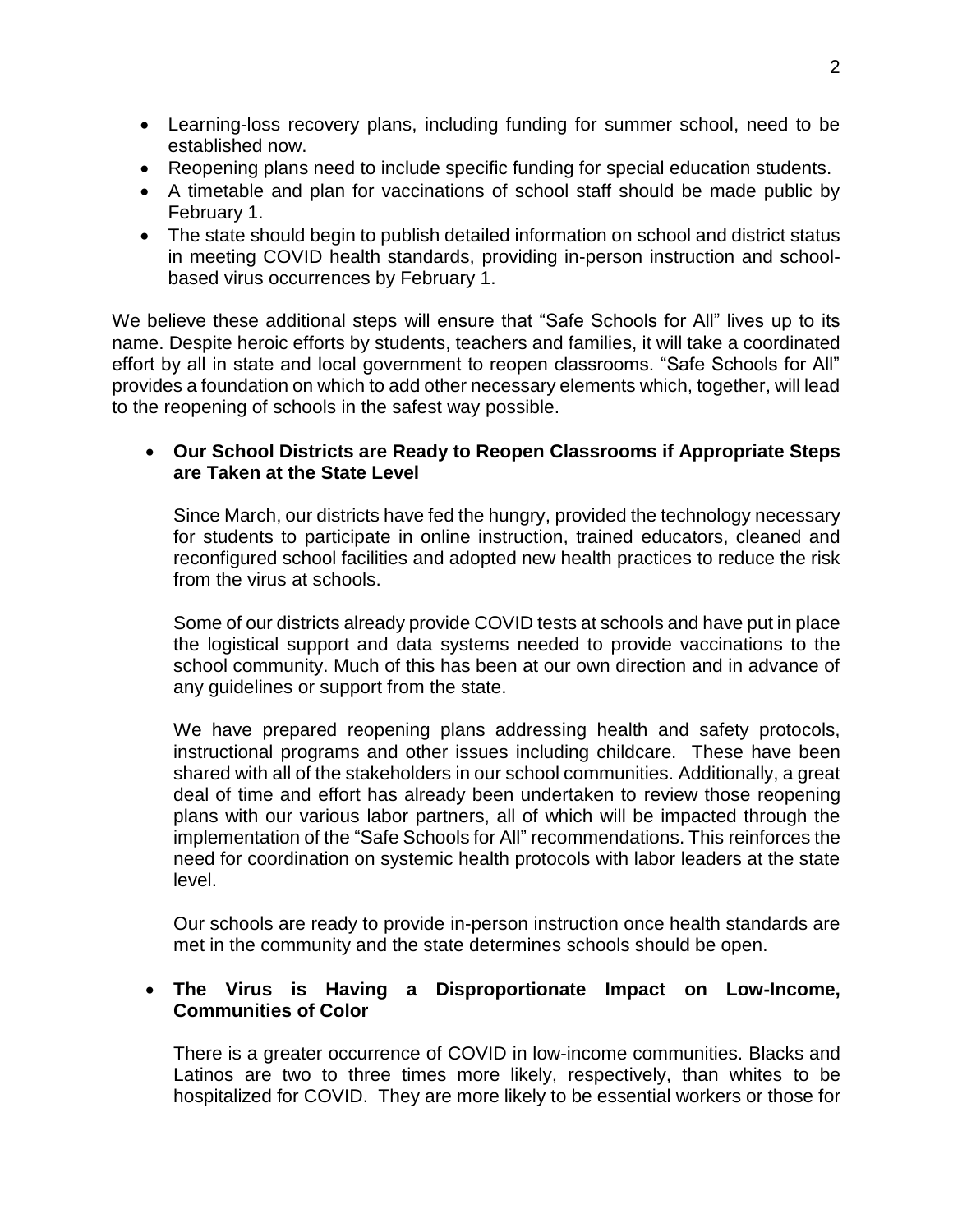whom work is essential to put a roof overhead or provide food for their family. They do not have the choice to work at home. A survey in Los Angeles Unified, where more than 80% of students live in poverty, showed 75% of families have had someone lose work due to the virus.

The disproportionate impact the virus is having is also reflected in schools. School-based COVID tests in December of children in Los Angeles, with no known symptoms or exposure to the virus, showed almost one in three children in the lowest-income communities had the virus compared with about 1 in 25 in more affluent areas.

The disproportionate impact is consistent across the state. There is little likelihood the low-income communities we serve will meet the proposed "Safe Schools for All" deadline of February 1 and many experts say even March 1 is unlikely, given current health conditions. Sadly, statewide COVID numbers appear to be moving in the wrong direction in nearly every meaningful category – infections, hospitalizations and deaths.

Public health officials must tackle this challenge head-on or we will be left with more of the same: continued high rates of the virus in low-income communities that make it unsafe to reopen classrooms. The potential solutions to reduce the spread of the virus extend far beyond the schoolhouse. These may include additional testing and health measures in communities which are most impacted, further restrictions on businesses like shopping malls, job or income support for low-income families and priority vaccinations for essential workers.

If nothing changes, many students in high-need communities are at risk of being left behind.

#### **Dollars Must be Available to all Schools**

A funding model which supports only schools in communities less impacted by the virus is at odds with California's long-standing efforts to provide more support to students from low-income families.

The initial target date of February 1 doesn't reflect the COVID reality in many of the communities we serve. Dollars need to be provided to all schools to support opening for in-person instruction, not just those in more affluent communities that already meet health standards due to lower COVID levels.

Additional funding that goes only to school districts in communities with low COVID levels will reinforce the disproportionate impact of the virus. Affluent communities where family members can work from home will see schools open with more funding. Low-income communities bearing the brunt of the virus will see schools remain closed with lower funding.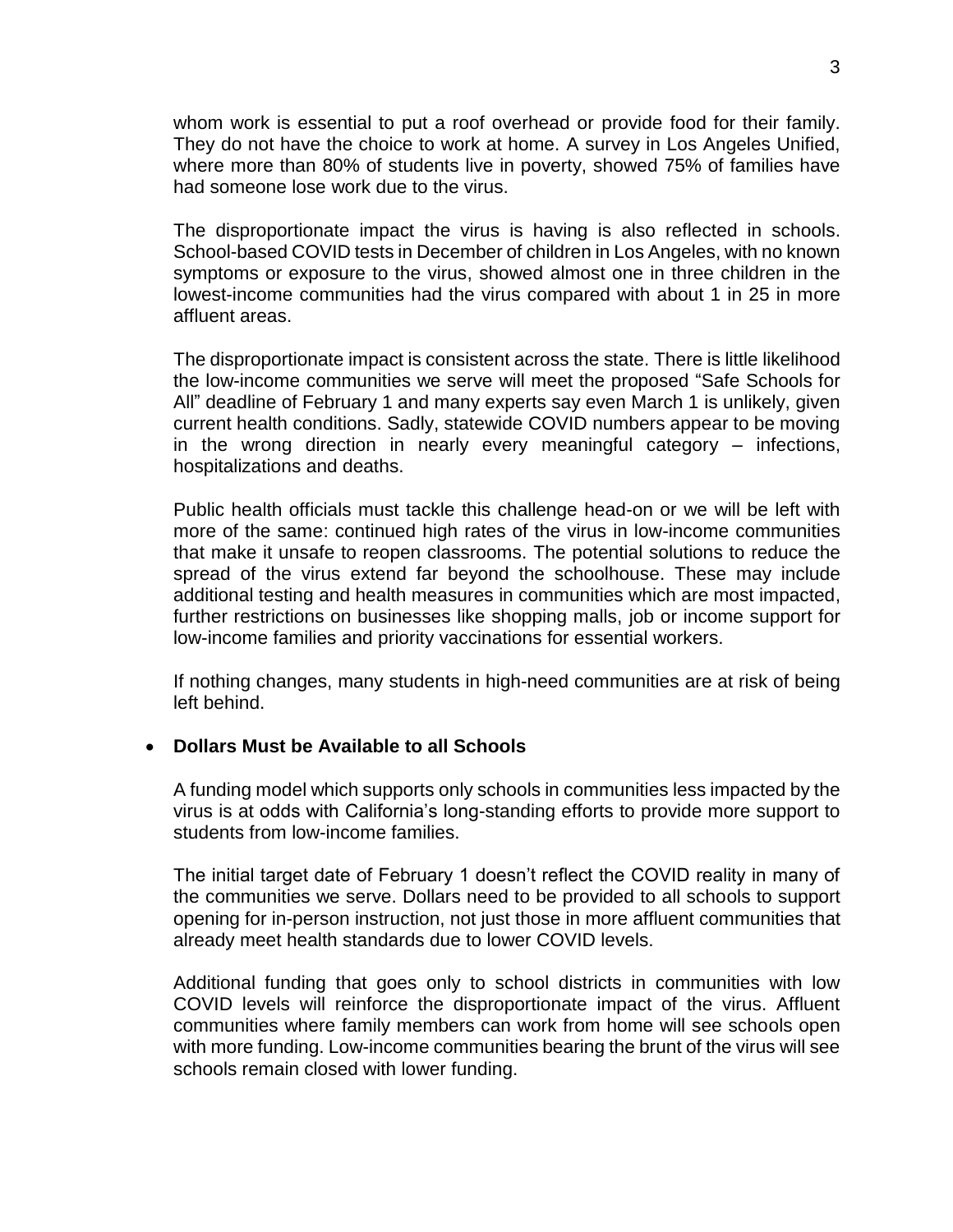#### **California Needs a Clear and Consistent Standard for COVID-Related Health Factors in Schools**

California has long had among the highest standards for public education in the nation. This crisis is no time to lower the standards for instruction, health and safety in schools or the protections for school employees.

State COVID standards must set consistent minimum practices necessary for all schools and all communities – rather than the patchwork that currently exists. The risk of the virus is the same in every classroom throughout the state and the standards of safety should be the same.

Nothing clarifies the confused nature of the state guidance on reopening more than the fact the new plan raises the reopening threshold to 28 cases per 100,000 – a significant increase from 7 last month. Our students, parents and staff need clear, consistent and well-understood guidelines in order to maintain confidence in the process.

Once the state COVID standards for safety are met, schools then should be required to be open for in-person instruction. No local stakeholder – whether a superintendent, school board, labor partner or community organization – should have an effective veto over the reopening of classrooms.

## **Community Health Needs Should be Addressed with Public Health Funds, Not Money which Voters Intended for K-12 Education**

"Safe Schools for All" proposes to use Proposition 98 dollars to pay for COVID testing and other health-related costs. Prop. 98 specifically sets aside state funds for "instructional improvement and accountability," including reducing class size; providing supplies, equipment and other services to ensure that students make academic progress; providing professional development to staff to improve and increase the quality of classroom instruction; and paying teacher salaries and benefits.

Every dollar of Prop. 98 funds spent on public health costs is a dollar which will not be available to be spent on students in a classroom.

#### **School-Based Health Services are Part of the Solution**

Schools must be fully integrated into COVID testing and vaccination plans. While public health agencies have primary responsibility, some school districts are already providing COVID testing and contact tracing and may be able to help with administering vaccines to staff, students and their families. Rather than relying only on a state-directed testing model which is not yet operational, the state should recognize this initiative taken by districts and reimburse all local testing initiatives.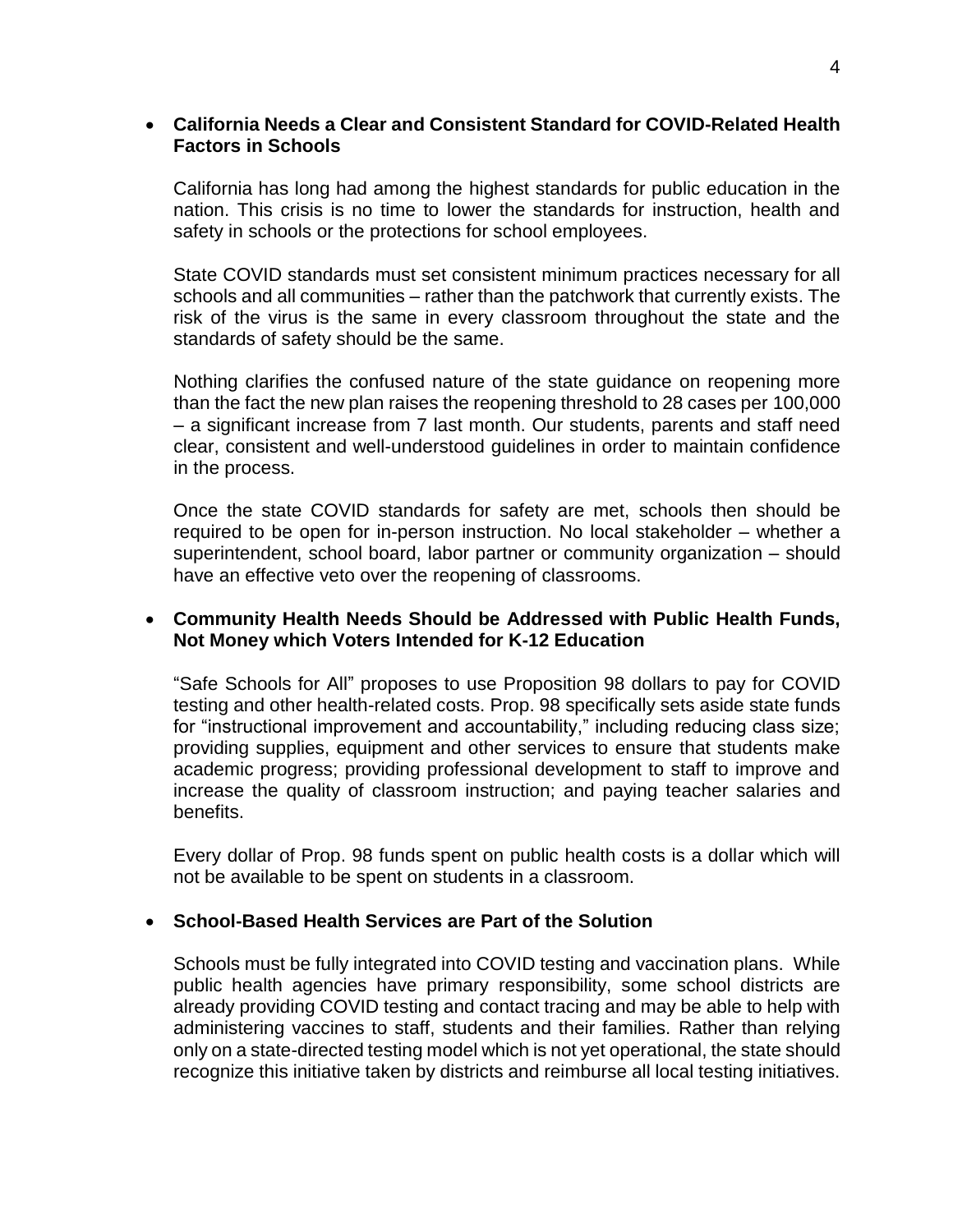State funds should be made available directly to school districts to cover these costs – in the same way and at the same rate as other municipal agencies and providers. Cities and counties are using public health dollars to provide COVID tests and these same dollars should be available to schools for testing. CVS and Walgreens are being paid to administer COVID vaccines. School districts able to administer vaccinations should be paid the same fee to offset their costs as private pharmacy chains.

An enormous operational challenge lies ahead in providing the vaccine to the essential workers in our schools – teachers, bus drivers, custodians and all who are involved in public education. When local conditions, capacity and infrastructure make it possible, the best place to provide the vaccine is at the place families trust and where students, staff and their families are most days – their local public school.

#### **The Time to Address Student Learning Needs is Now**

While each local school will need to address the unique needs of the students and communities they serve, there are some common needs in all school districts. In addition to preparing to safely return students to their classrooms, all students will need help to recover lost learning opportunities and deal with the anxiety and trauma the pandemic has brought into their homes and communities.

Districts must begin planning now to provide these services including expanded tutoring, in-person academic and enrichment classes this summer and behavioral and mental health supports. While all students can benefit from these opportunities, they are essential for students who have been disproportionately impacted by the pandemic, including English-learners, students with disabilities, and homeless and foster youth. Also, teachers will need additional professional development that is focused on intervention and credit recovery.

This need for additional instructional time and support in schools will be ongoing, and the planning and funding for it needs to begin immediately.

## **School Reopening Plans Must Address the Needs of the Most Vulnerable Students**

"Safe Schools for All" proposes to provide supplemental funds to schools which serve low-income students, English-learners and foster youth. But it fails to acknowledge or provide funding for the extraordinary needs of students with learning differences and disabilities who are served in greater proportions by large, urban school districts. For example, Los Angeles Unified serves almost 50 percent of all students in Los Angeles County with moderate to severe disabilities despite serving only 35% of students in the county.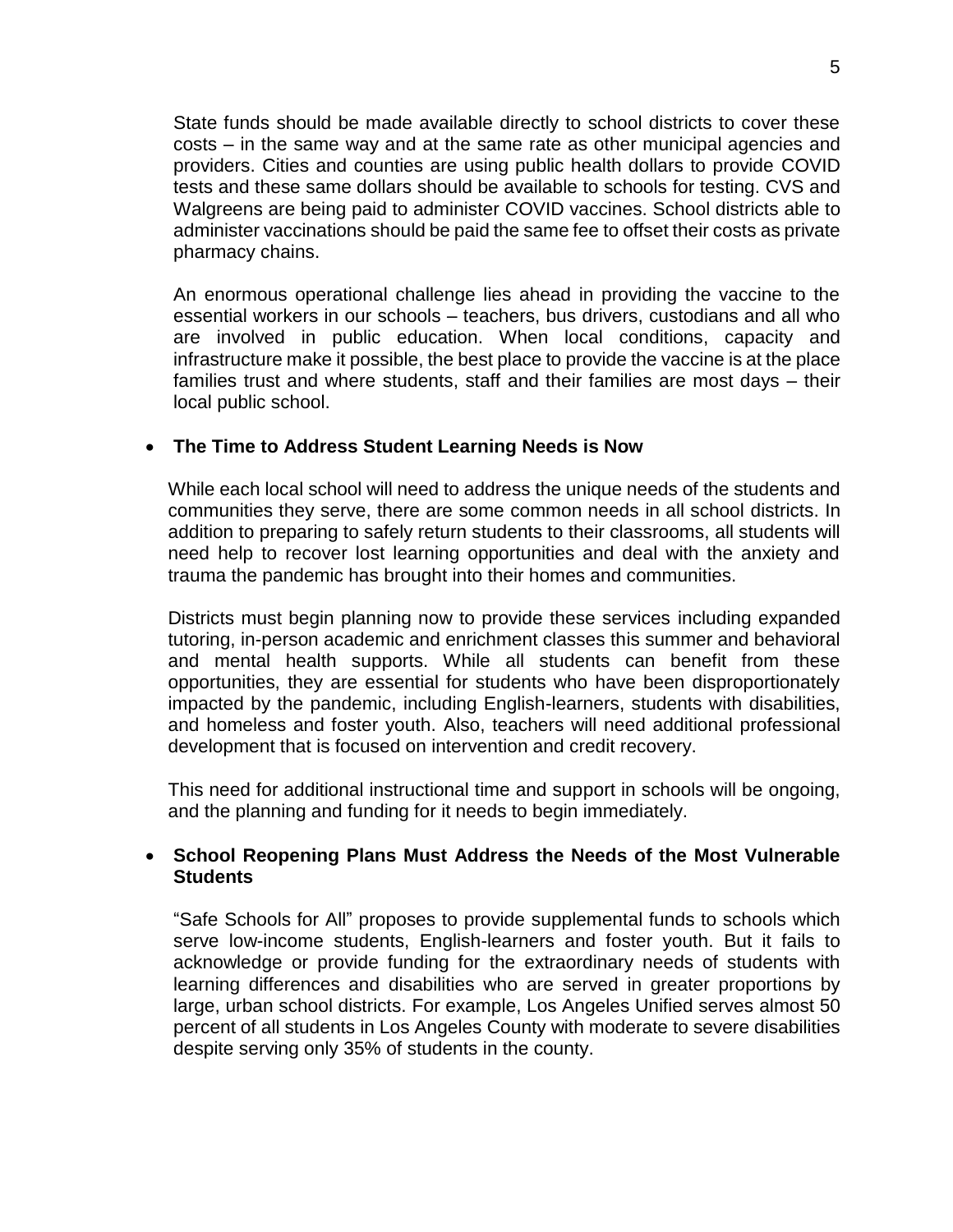Special needs students have been amongst those most impacted by the closure of school facilities and the costs are greater to serve students with disabilities. Any reopening plan needs to take this into account.

## **The State Must Provide School and District Information on the Health Practices of In-Person Instruction and COVID Occurrences by February 1**

State guidelines on COVID must be clear, consistent and communicated to all stakeholders in the communities we serve.

We have sought to provide the most accurate information to all in our school communities to help them make informed choices about the risk in a school setting. Anecdotes, incomplete information and changing guidelines do not provide the complete picture schools need and families deserve.

For many months, California's guidelines have stated schools may consider reopening if the adjusted case count is at or below 7 per 100,000 population. Yet most community members cannot reconcile that figure to the actual case counts published every day by local health authorities because details on the state adjustment factors are not made public.

"Safe Schools for All" sets a new and different standard for elementary schools. It is important the public understand how the figure of 28 per 100,000 adjusted cases was determined and what science provides the foundation for this approach.

While we all recognize the need for our youngest learners to return to classrooms, it is important the reasoning behind this new standard be shared in detail so all stakeholders can have confidence in the soundness of the approach.

Schools must be made a priority and clear standards are needed to make sure every student is provided with the opportunity for in-person instruction if that's what their family chooses.

As we requested in our November 2 letter on this topic, we would welcome the opportunity to discuss these issues with you or the appropriate designee at the earliest possible convenience. We are disappointed that discussion has not yet happened but hope the sharing of the proposed "Safe Schools for All" plan will provide the opportunity for the engagement we have been seeking.

The issues involved in reopening schools are complicated. We have discussed them publicly in local school board meetings and with our labor partners, the families we serve and other stakeholders. We hope your team, together with the state legislature, will provide a similar, extensive opportunity for public engagement about the proposed Safe Schools for All plan with all of the stakeholders involved in public education.